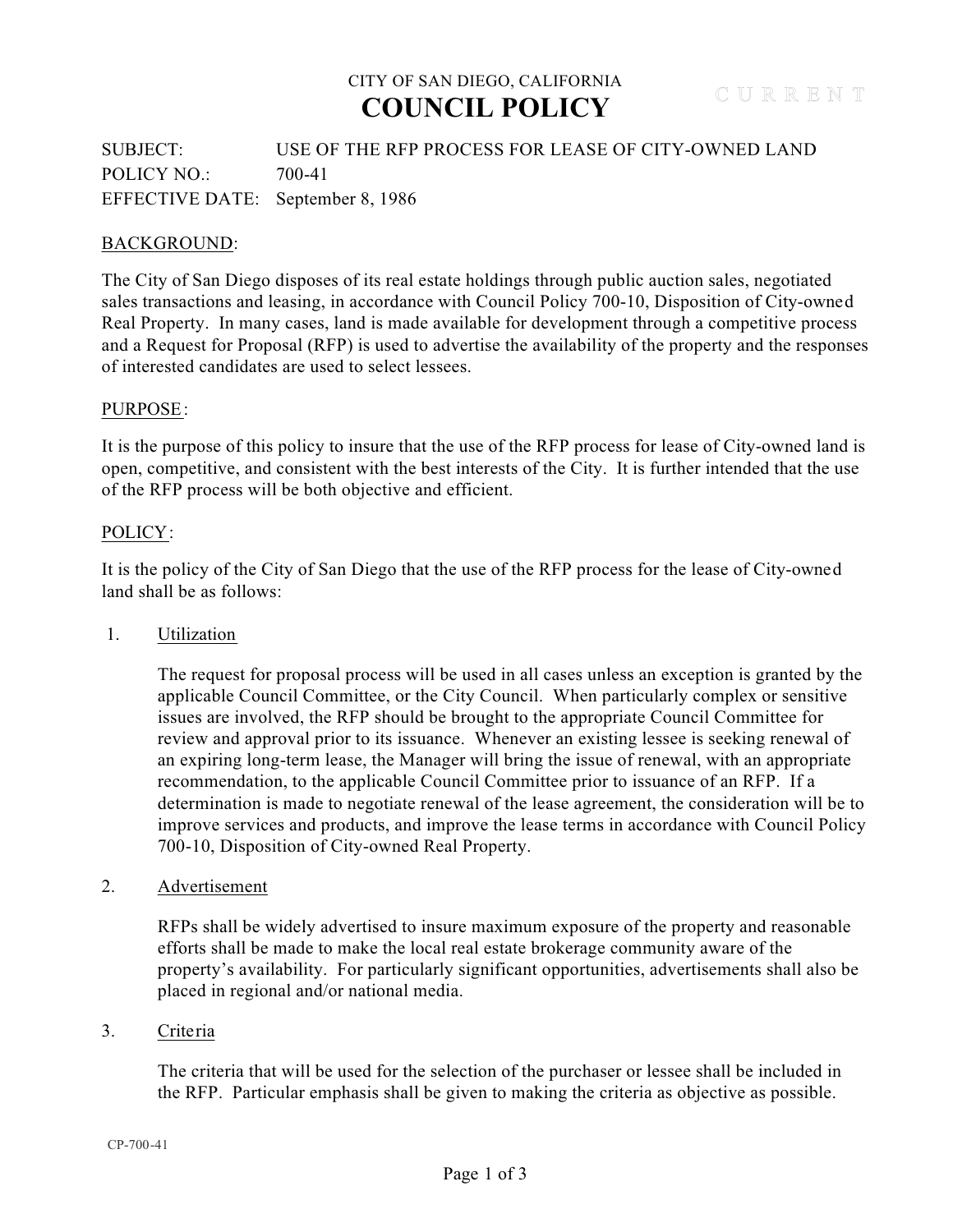## CITY OF SAN DIEGO, CALIFORNIA **COUNCIL POLICY**

## 4. Nominating Committee

The City Manager may establish an advisory committee to assist in formulating a recommendation to the Council, or where it is desirable to obtain expertise not available within the staff. In the selection of persons to participate on the nominating committee, staff shall be careful to insure that no potential conflicts of interest exists. It will generally be sufficient if potential participants are asked to verify that such a situation does not exist.

#### 5. Interviews of Respondents

The City Manager shall determine whether any or all of the respondents are to be interviewed as a part of the selection process.

## 6. Report

The report transmitting recommendations concerning prospective lessees acquired through the RFP process would normally include the following information:

- a. Background information on the subject property.
- b. A description of the selection process which was used.
- c. The identities of persons who participated on the nominating committee if one was used.
- d. Identification of criteria used in the selection.
- e. Identity of all proposers.
- f. Ranking of the top proposers.
- g. An evaluation matrix to show the overall ranking results, if appropriate.

#### 7. Confidentiality

Prior to issuance of the aforesaid report, all information submitted to the City in a proposal in response to an RFP will be kept confidential throughout the review process (which commences upon receipt of the proposal and ends upon issuance of the Manager's Report). Proposals will generally be required in two parts. Part A will consist of the basic proposal responding to specifics of the RFP. Part B will consist of backup information such as personal financial information, credit reports and other disclosures of a personal or private nature. Upon issuance of the Manager's Report, the basic proposal (Part A) becomes public information and will be made available to the general public for review upon request. However, the proposal's Part B backup information will be treated as confidential on a permanent basis. Evaluation rating data utilized by an evaluation committee will also remain confidential.

#### REFERENCES:

| Council Policy 700-09 | Leases to Noncommercial, Nonprofit Organizations in Mission Bay     |
|-----------------------|---------------------------------------------------------------------|
|                       | Park.                                                               |
| Council Policy 700-10 | Disposition of City-owned Real Property.                            |
| Council Policy 700-11 | Political Activities on Certain Properties leased to Noncommercial, |
|                       | Nonprofit Organizations.                                            |